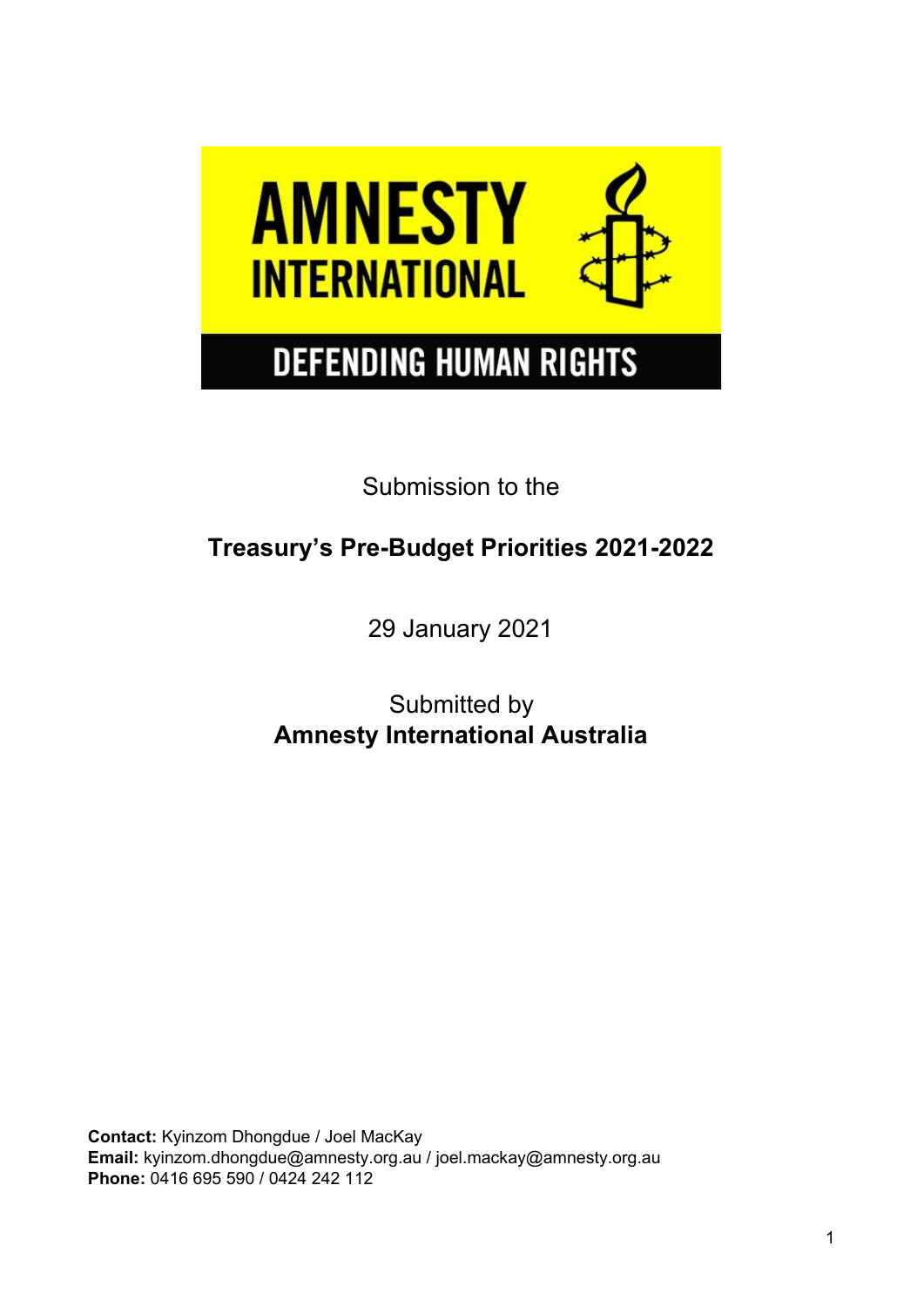# **Table of Contents**

| <b>About Amnesty International</b>                                                                                                    | $\mathbf{3}$   |
|---------------------------------------------------------------------------------------------------------------------------------------|----------------|
| <b>Summary</b>                                                                                                                        | 4              |
| Recommendations                                                                                                                       | 5              |
| International legal human rights framework                                                                                            | $\overline{7}$ |
| Refugees and asylum seekers                                                                                                           | $\overline{7}$ |
| Overrepresentation of Indigenous young people in the youth justice system                                                             | 7              |
| <b>Refugees and asylum seekers</b>                                                                                                    | 9              |
| Increasing the total Refugee and Humanitarian Program in line with global needs                                                       | 9              |
| Immediately ending offshore processing and bringing all refugees and asylum seekers detained<br>under offshore arrangements to safety | 9              |
| Making Community Support Program for refugees fairer and more accessible to encourage<br>wider community participation                | 11             |
| Overrepresentation of Indigenous young people in the youth justice system                                                             | 12             |
| A National Justice Reinvestment Body                                                                                                  | 12             |
| Meeting the Closing the Gap targets                                                                                                   | 14             |
| <b>Conclusion</b>                                                                                                                     | 15             |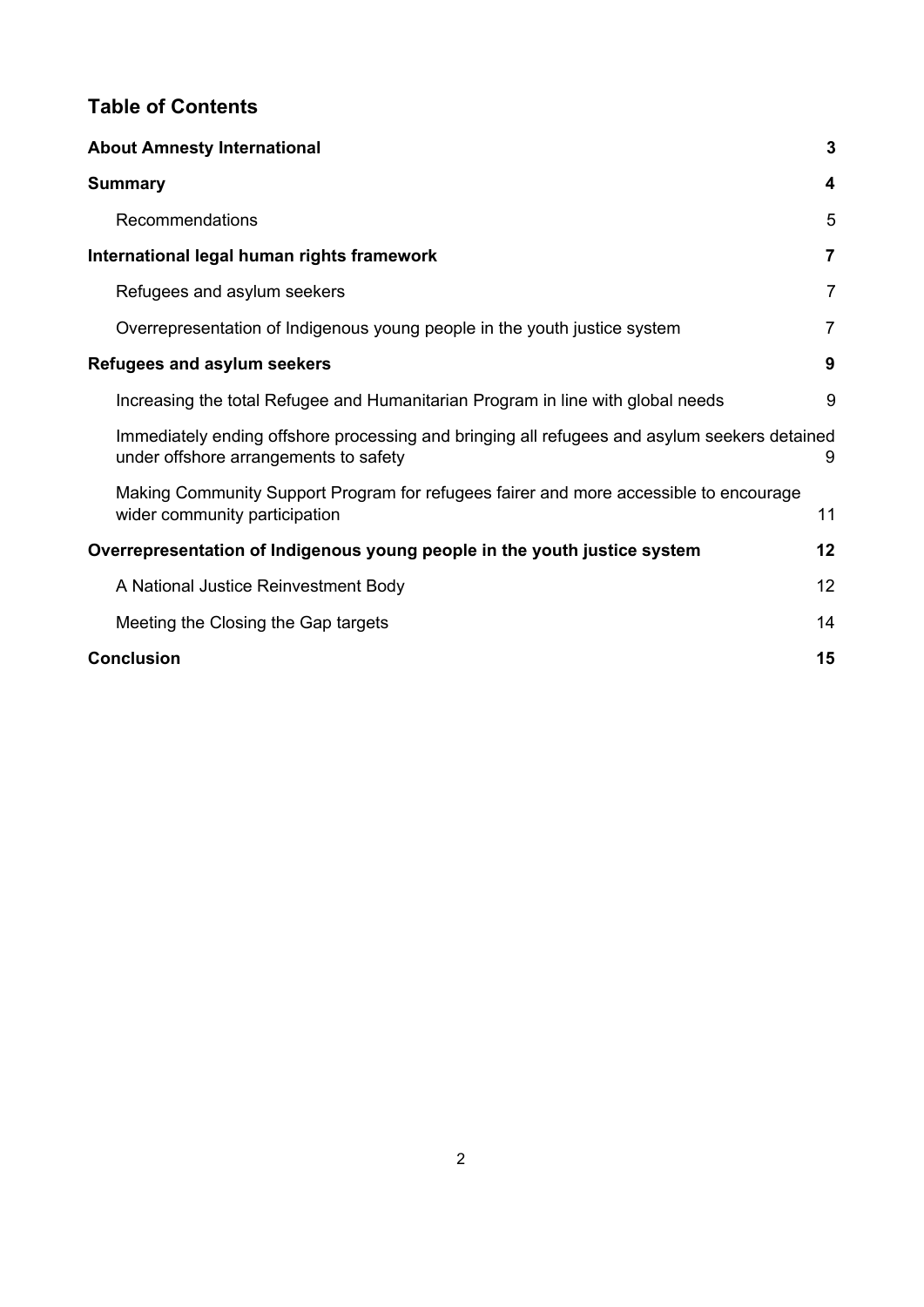# <span id="page-2-0"></span>**About Amnesty International**

Amnesty International is the world's largest independent human rights organisation with more than 10 million supporters in more than 160 countries around the world.

Amnesty International is a worldwide movement to promote and defend all human rights enshrined in the Universal Declaration of Human Rights (UDHR) and other international human rights instruments. Amnesty International undertakes research focused on preventing and ending abuses of these rights.

Amnesty International is impartial and independent of any government, political persuasion or religious belief. Amnesty International Australia does not receive funding from governments or political parties.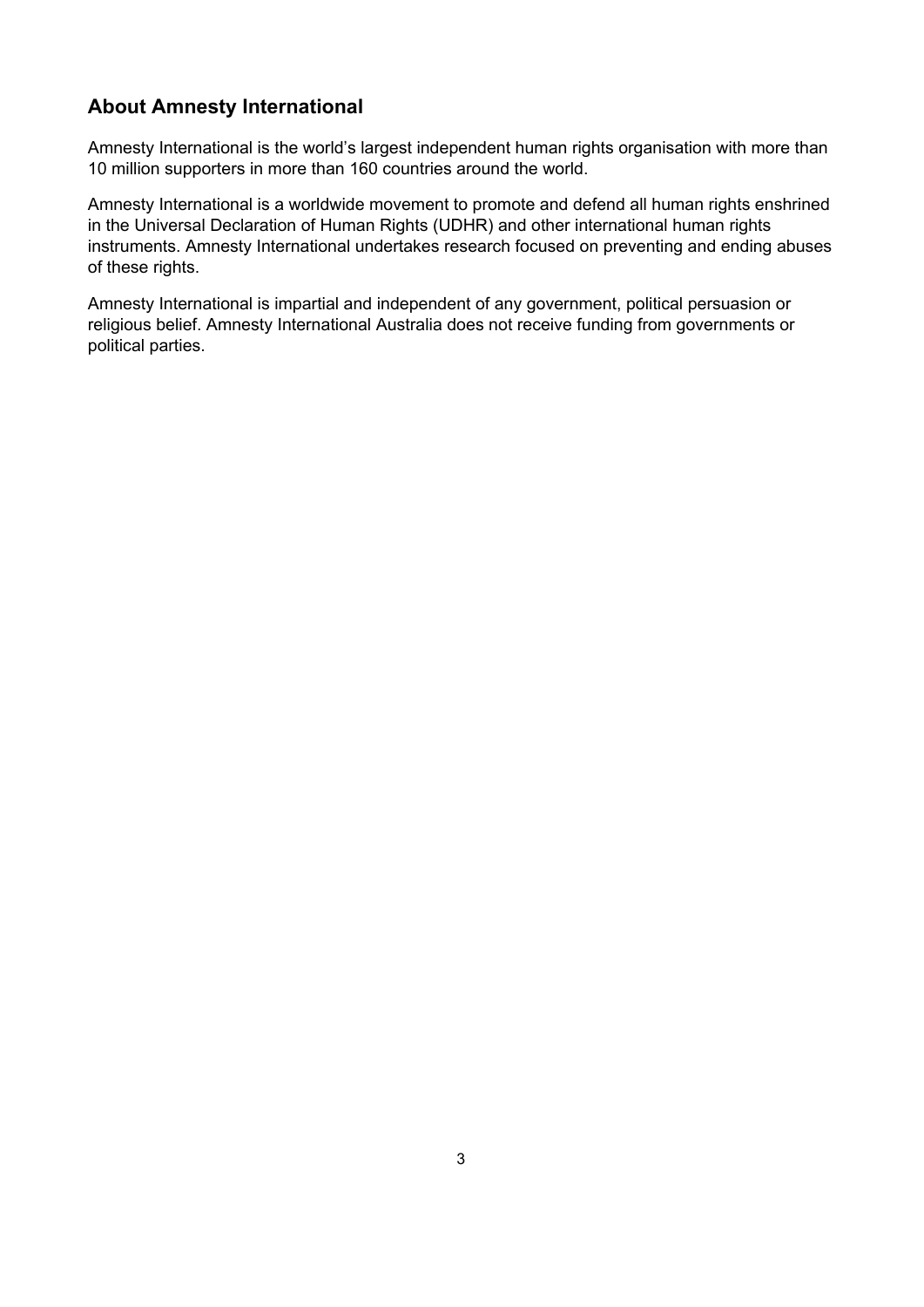# <span id="page-3-0"></span>**1. Summary**

- 1.1 Amnesty International Australia welcomes the opportunity to make a submission to the Treasury on the 2021-22 Federal Budget. This submission has two focuses: we wish to highlight the protection of refugees and asylum seekers as an area for serious consideration in planning Federal Budget expenditure, and want to prompt the government to take a lead in ending the overrepresentation of Indigenous children in the youth justice system.
- 1.2 The world is witnessing unprecedented levels of displacement. More than 80 million people globally were forced to flee their homes due to conflict and persecution by the end of 2019. Among them are over 26 million refugees<sup>1</sup>. These numbers will increase as climate change increases human displacement<sup>2</sup>.
- 1.3 However, Australia's support for refugees does not match the severity of the global refugee crisis. The cut in the refugee intake by 5000 places announced in the 2020-21 Budget was a severe blow to the world's most vulnerable people. As a wealthy country with a long-standing and successful history of resettling refugees, Australia can and must do more to address the global crisis facing refugees. Increasing the humanitarian intake in the 2021-22 Budget will benefit not only refugees but also Australia's economy and society.
- 1.4 Refugees bring a wide range of skills, experiences and qualifications to the job market. They can contribute to the Government's Economic Recovery Plan as we emerge from the COVID-19 pandemic.
- 1.5 Offshore processing of asylum seekers has cost the Government \$9 billion between 2016-2020<sup>3</sup>. Last year's Budget allocated \$1.19 billion for offshore processing arrangements, following budget blowouts over the past four years<sup>4</sup>. Offshore processing has proven unsustainable and expensive. The Government can save hundreds of lives and millions of dollars every year by closing down all offshore processing operations, whether in PNG and Nauru or Alternative Places of Detentions.
- 1.6 The Australian community is willing to welcome more refugees in their local neighbourhoods and support as they rebuild their new lives. More than 30,000 Australians, 37 local governments and more than 100 community groups have pledged their support to engage in an improved community refugee sponsorship program. However, Australia's current private sponsorship program for refugees, the Community Support Program (CSP), limits widespread community participation. The two key factors are the program's prohibitive cost and the fact that 1000 visas currently available under the CSP are deducted from the refugee intake's annual quota. Businesses, groups and families believe this is a case of the Government passing the buck rather than enabling more refugees to start new lives in

<sup>&</sup>lt;sup>1</sup> UNHCR Figures at a glance:<https://www.unhcr.org/en-au/figures-at-a-glance.html>

<sup>&</sup>lt;sup>2</sup> Climate change and human displacement

<https://www.unhcr.org/news/stories/2019/10/5da5e18c4/climate-change-and-displacement.html> <sup>3</sup> How much does it cost to detain asylum seekers?:

<https://www.kaldorcentre.unsw.edu.au/publication/cost-australias-asylum-policy>

<sup>4</sup> Federal Budget: What it means for refugees and people seeking humanitarian protection: <https://www.refugeecouncil.org.au/federal-budget-summary/>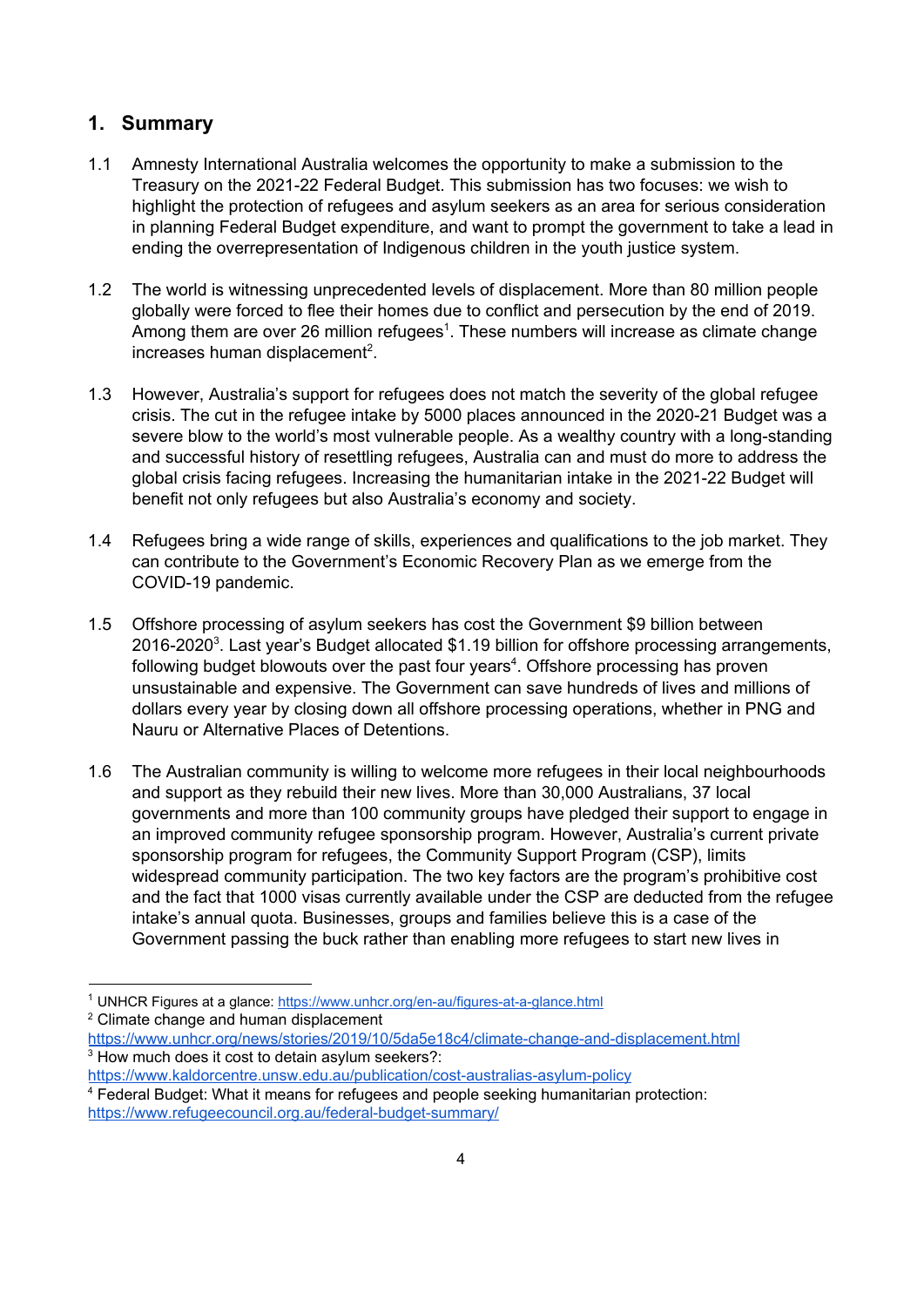Australia in safety.

- 1.7 Indigenous children are twenty-two times more likely to end up in the youth justice system than their non-Indigenous peers.<sup>5</sup> Whilst this rate is slowly reducing, it is still a blight on our community that robs Indigenous children of equal opportunity.
- 1.8 Indigenous incarceration rates will drop when the underlying causes of criminal behaviour are addressed. To reduce Indigenous incarceration rates, the government must tackle the root causes and adopt a holistic approach to youth justice that ensures education, health, housing and other social needs are adequately and appropriately provided.
- 1.9 Each state and territory government is responsible for its own laws, policies and practices for dealing with young people accused of committing, or convicted of, offences. However, it is the Federal Government, as a signatory to international human rights conventions, which bears ultimate responsibility for fulfilling the rights of Indigenous young people in all states and territories.<sup>6</sup> This responsibility extends to the Federal Government's fiduciary obligation to ensure that expectations under these international conventions and treaties are met.

#### <span id="page-4-0"></span>**Recommendations**

Amnesty International recommends that the Government adopts the following measures as a package of reforms in the 2021-22 Budget. The Australian Government must:

- 1) Commit to increasing the humanitarian refugee intake to 20,000 immediately and to at least 30,000 places annually within three years in line with global needs and Australia's capacity.
- 2) Reform and expand the current Community Support Program including reducing the cost of sponsorship and ensuring that places are above and beyond the humanitarian resettlement quota. Starting at 1000 places, the program should at least allow the community sponsorship of 10,000 refugees annually over five years.
- 3) Close down the offshore processing operations and bring all asylum seekers and refugees on Nauru and in Papua New Guinea and those held in detention in Australia under offshore arrangements to safety. It must end the mandatory and indefinite detention of people waiting for their asylum claims to be assessed and have their claims evaluated in a timely and fair manner.
- 4) Accept the New Zealand offer to resettle Australia's refugees trapped in limbo in Papua New Guinea, Nauru and onshore as soon as possible.
- 5) Work with Justice Reinvestment Network Australia and Indigenous-led organisations to design a national justice reinvestment body, and fund it for at least four years.

<sup>5</sup> Productivity Commission, 'Overcoming Indigenous Disadvantage', 2020

https://www.pc.gov.au/research/ongoing/overcoming-indigenous-disadvantage/2020/report-documents/oid-2020-overvie w.pdf

<sup>&</sup>lt;sup>6</sup> United Nations, 'Vienna Convention on the Law of Treaties', Article 12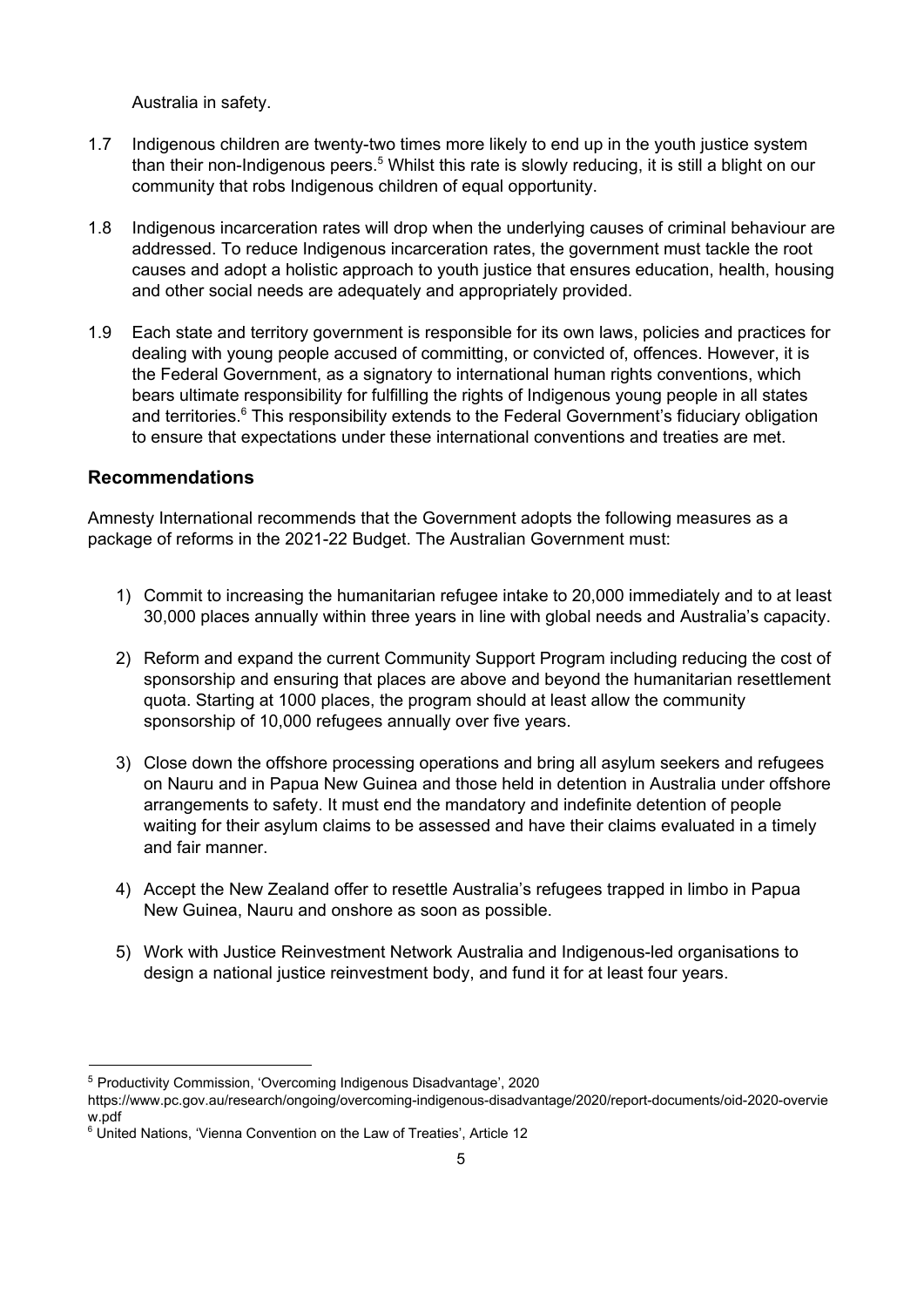- 6) Commit at least \$46m to work with Justice Reinvestment Network Australia and Indigenous-led organisations to develop new justice reinvestment sites where needed, and to support existing sites.
- 7) Commit new funding towards the National Agreement on Closing the Gap targets, particularly for Indigenous-led organisations, regarding the incarceration of Aboriginal and Torres Strait Islander adults and young people.
- 8) Commit new funding towards the National Agreement on Closing the Gap targets, particularly for Indigenous-led organisations, regarding family violence and abuse against Aboriginal and Torres Strait Islander women and children.
- 9) Commit new funding towards national Indigenous peak organisations to allow them to co-lead the implementation of the National Agreement on Closing the Gap, and funding of the National Family Violence Prevention and Legal Services Forum.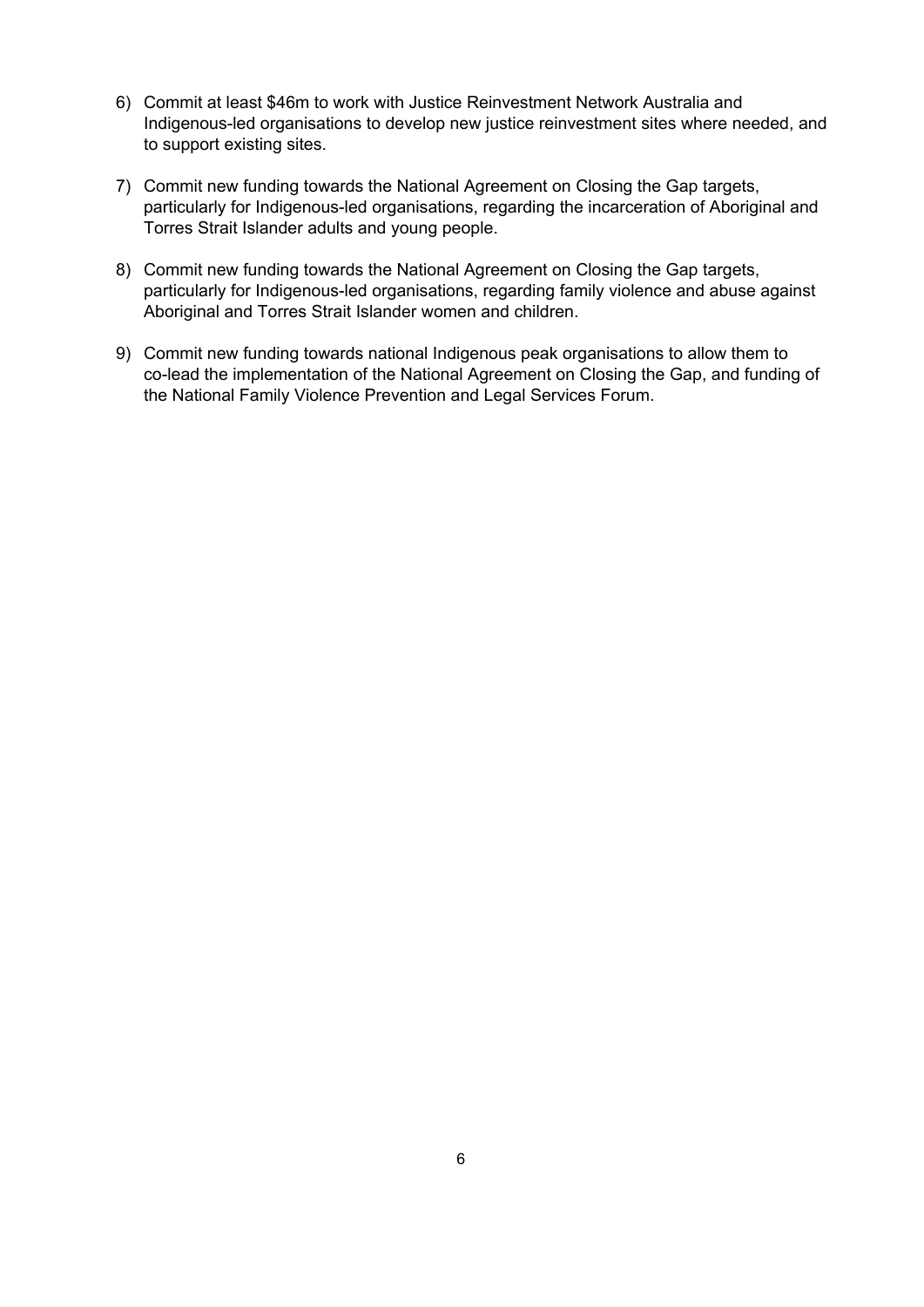# <span id="page-6-0"></span>**2. International legal human rights framework**

## <span id="page-6-1"></span>**Refugees and Asylum Seekers**

- 2.1 As stated in the Universal Declaration of Human Rights, "Everyone has the right to seek and to enjoy in other countries asylum from persecution".
- 2.2 Refugees also have rights and protections under international law as stipulated in the 1951 Refugee Convention.
- 2.3 The principle of non-refoulement, one of the most important principles in the Refugee Convention, requires that countries do not send refugees to a country of origin where they will be at risk of persecution or any other country that might then send them to such a place.<sup>7</sup>
- 2.4 According to the Refugee Convention, refugees ought to be afforded a range of rights as soon as they arrive in a country seeking asylum. These rights include, but are not limited to, the right to non-discrimination (Article 3), freedom of religion (Article 4), the right to access to courts (Article 16), the right to work (Article 17), the right to housing (Article 21), the right to not be penalised for illegal entry (Article 31), the right not to be expelled from a country unless the refugee poses a threat to national security or public order (Article 32), and the right not to be sent back to a country where their life or freedom would be threatened (Article 33). 8
- 2.5 As a party to the Refugee Convention, Australia has a legal obligation to comply with its provisions and take the necessary steps to give effect to the treaty within its jurisdiction.

### <span id="page-6-2"></span>**Overrepresentation of Indigenous young people in the youth justice system**

- 2.6 Under international law, all fair trial and procedural rights that apply to adults apply equally to children, but additional juvenile justice protections exist under the international human rights framework in recognition that children differ from adults in their physical and psychological development. The Convention on the Rights of the Child is the primary source of these rights. <sup>9</sup> Unique among the major UN human rights treaties, it explicitly recognises the particular needs of Indigenous children.
- 2.7 Article 37 of the Convention on the Rights of the Child provides that States Parties shall ensure that "the arrest, detention or imprisonment of a child … shall be used only as a measure of last resort and for the shortest appropriate period of time." Article 40(3) requires States Parties to "promote the establishment [of] measures for dealing with such children without resorting to judicial proceedings ... to ensure that children are dealt with in a manner appropriate to their well-being and proportionate both to their circumstances and the offence."
- 2.8 In its General Comment 10, on children's rights in juvenile justice, the Committee on the Rights of the Child says that "a comprehensive policy for juvenile justice must deal with …

<sup>7</sup> United Nations Refugee Agency, Note on Non-Refoulement EC/SCP/2

<sup>&</sup>lt;sup>8</sup> United Nations, 1951 Refugee Convention, <https://www.unhcr.org/en-au/1951-refugee-convention.html>

<sup>&</sup>lt;sup>9</sup> United Nations, Convention on the Right of the Child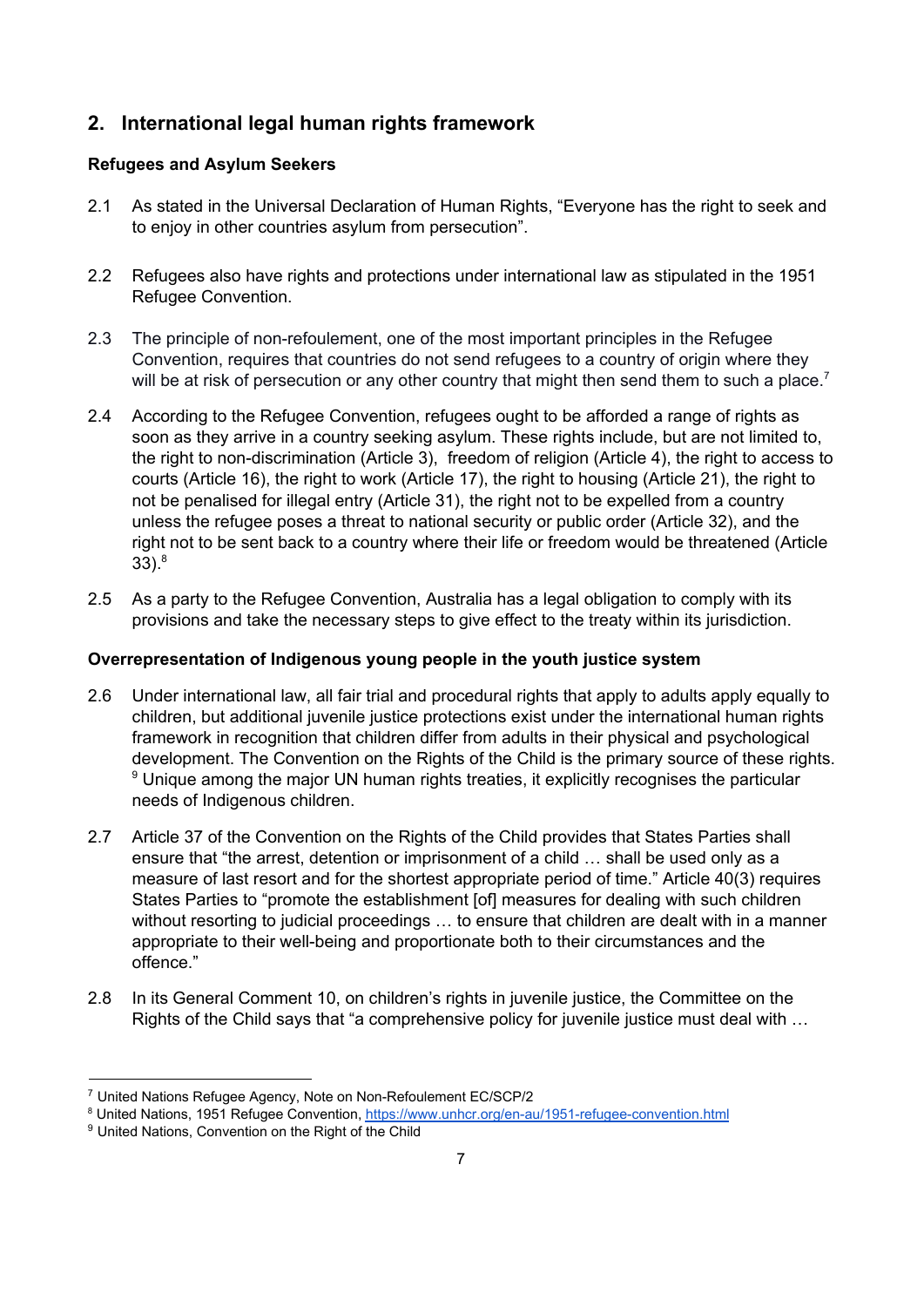the prevention of juvenile delinquency; interventions without resorting to judicial proceedings and interventions in the context of judicial proceedings.<sup>10</sup>

- 2.9 The Committee on the Rights of the Child also urges States Parties to consider "the application of special measures in order to ensure that Indigenous children have access to culturally appropriate services in the [area of] juvenile justice." These should "take into account the different situation of Indigenous children in rural and urban situations" and "particular attention should be given to girls … to ensure that they enjoy their rights on an equal basis as boys."
- 2.10 The United Nations Guidelines for the Prevention of Juvenile Delinquency sets out that community-based services and programs should be developed for the prevention of youth offending and that "[flormal agencies of social control should only be utilized as a means of last resort."84 They further provide that "[e]very society should place a high priority on the needs and well-being of the family and of all its members" and "should establish policies that are conducive to the bringing up of children in stable and settled family environment.<sup>11</sup>
- 2.11 These pieces of international law form the basis of Amnesty International's recommendations for the Federal government to include a response to the overrepresentation of Indigenous young people in the 2021-2022 Federal Budget.

<sup>&</sup>lt;sup>10</sup> Committee on the Rights of the Child, 'General Comment No. 10: Children's rights in juvenile justice' (2007)

<sup>&</sup>lt;sup>11</sup> United Nations, Guidelines for the Prevention of Juvenile Delinquency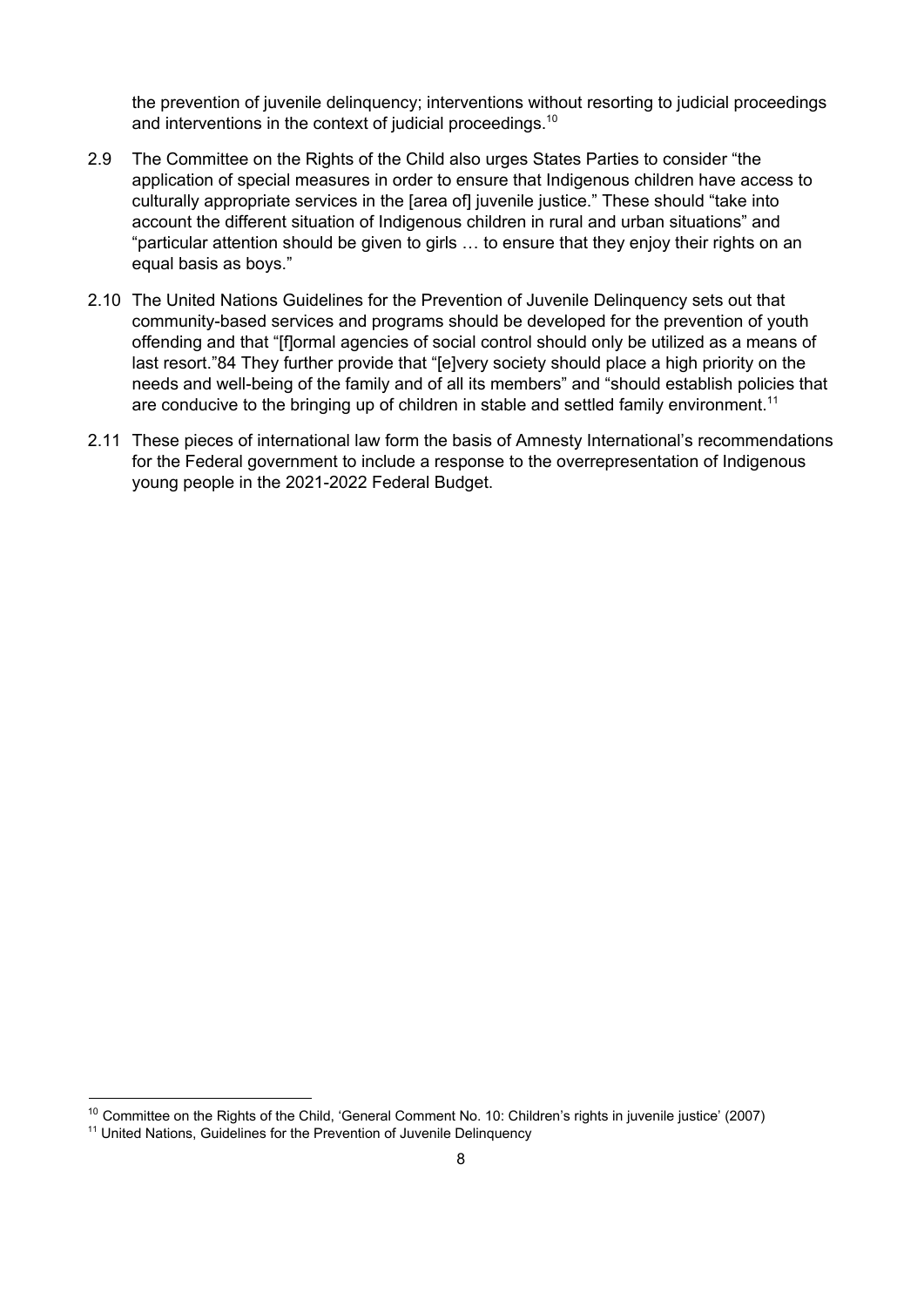# <span id="page-8-0"></span>**3. Refugees and asylum seekers**

#### <span id="page-8-1"></span>**Increasing the total Refugee and Humanitarian Program in line with global needs**

- 3.1 While the number of people displaced from their homes continues to rise, Australia's intake has been reduced from 18750 to 13750 places per annum for the next three years in last year's Budget. In comparison, the program before 2013 allowed 20000 places per year.
- 3.2 As a wealthy country with a long-standing tradition of resettling refugees, Australia can and must do more to address the global refugee crisis. There is a need for Australia to step up its commitment and support an equal share of the current number of refugees seeking resettlement worldwide, along with OECD nations. The bulk of refugees are currently hosted in low income countries such as Turkey, Colombia and Pakistan.
- 3.3 Increasing the intake in the 2021-22 Budget will be in the interest of Australia's economy and society. Refugees bring a wide range of skills, experiences and qualifications to the job market and can contribute to the Government's Economic Recovery Plan as we emerge from the COVID-19 pandemic.
- 3.4 A study by Deloitte Access Economics in 2019 found that increasing Australia's annual refugee intake to 44000 over five years would generate an extra \$37.7 billion to the economy and create 35000 full-time equivalent jobs annually for the next 50 years<sup>12</sup>.

**Recommendation 1:** The Australian Government commits to increasing refugee intake to 20,000 immediately and to at least 30,000 places annually within three years in line with global needs.

#### <span id="page-8-2"></span>**Making Community Support Program for refugees fairer and more accessible to encourage wider community participation**

- 3.5 Amnesty International, along with like-minded civil society groups, has consistently raised our concerns with the Government's current Community Support Program (CSP) for refugees since its operation in 2018. The program does not enable widespread community participation despite local communities' eagerness to welcome new refugees in their neighbourhoods.
- 3.6 The CSP currently sits within the Refugee and Humanitarian Program, which has a fixed annual visa quota. Every time a community group, family or business successfully sponsors a refugee through the community sponsorship program, the Government takes a place from

 $12$  Economic and social impacts of increasing Australia's humanitarian intake [https://www2.deloitte.com/content/dam/Deloitte/au/Documents/Economics/deloitte-au-economics-social-impa](https://www2.deloitte.com/content/dam/Deloitte/au/Documents/Economics/deloitte-au-economics-social-impact-increasing-australias-humanitarian-intake-280819.pdf) [ct-increasing-australias-humanitarian-intake-280819.pdf](https://www2.deloitte.com/content/dam/Deloitte/au/Documents/Economics/deloitte-au-economics-social-impact-increasing-australias-humanitarian-intake-280819.pdf)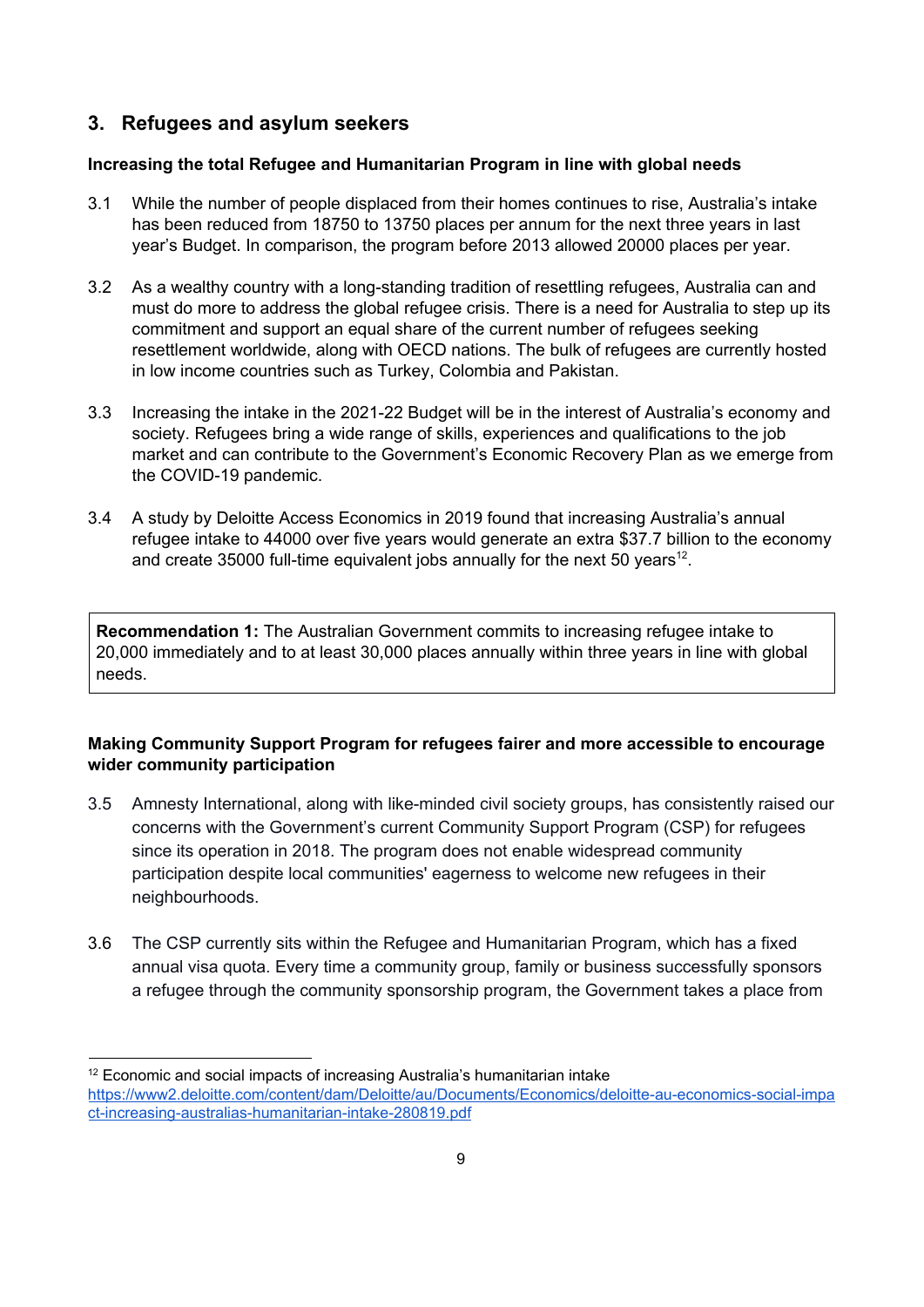the humanitarian intake quota.

- 3.7 The costs associated with the program are prohibitively high. The application and visas for a family of five costs approximately \$80,000 – three times the amount of Canada's community sponsorship program for refugees.
- 3.8 The program privileges certain applicants above others. Those who are considered job ready, are from certain priority countries, have adequate English and are willing to settle in regional areas are given priority, rather than those in more urgent need of resettlement.
- 3.9 A fairer and more accessible program will enable families, business and communities to support more people seeking safety to build their lives here and contribute to the Australian community.

**Recommendation 2:** The Government should use the 2021-22 Budget to reform and expand the current Community Support Program including reducing the cost of sponsorship and ensuring that places are above and beyond any existing humanitarian quota. Starting at 1000 places, the program should allow the community sponsorship of 10,000 refugees annually over five years.

#### **Immediately ending offshore processing and bringing all refugees and asylum seekers detained under offshore arrangements to safety**

- 3.10 Australia's current deterrence-based response to those attempting to reach safety by boat, which includes push-backs and offshore processing on Nauru and PNG, is both abusive and unsustainable and therefore must end.
- 3.11 There is a high human, financial and reputational cost of the Government's offshore detention policy. It has led to several unavoidable deaths and caused untold physical and psychological damage to people who seek protection from Australia. Additionally, it has come at a financial cost of hundreds of millions and undermined Australia's diplomatic relations with neighbours and its reputation as a country that respects international law.
- 3.12 Offshore processing costs more than \$1 billion per annum. In the 2018-19 financial year the annual cost, per person, of detaining and/or processing individuals in Australia was estimated at more than \$346,000 to hold someone in detention in Australia; \$103,343 for an asylum seeker to live in community detention in Australia; and \$10,221 for an asylum seeker to live in the community on a bridging visa while their claim is processed<sup>13</sup>.
- 3.13 The 2019 report *At What Cost?* found that offshore detention and processing had cost around \$9 billion between 2016 and 2020. An earlier report found the cost to be \$9.6 billion between 2013 and 2016<sup>14</sup>.

<sup>&</sup>lt;sup>13</sup> Kaldor Centre, How much does it cost to detain asylum seekers?: <https://www.kaldorcentre.unsw.edu.au/publication/cost-australias-asylum-policy> <sup>14</sup> Asylum Seeker Resource Centre, At What Cost?

<https://www.asrc.org.au/wp-content/uploads/2013/04/1912-At-What-Cost-report.pdf>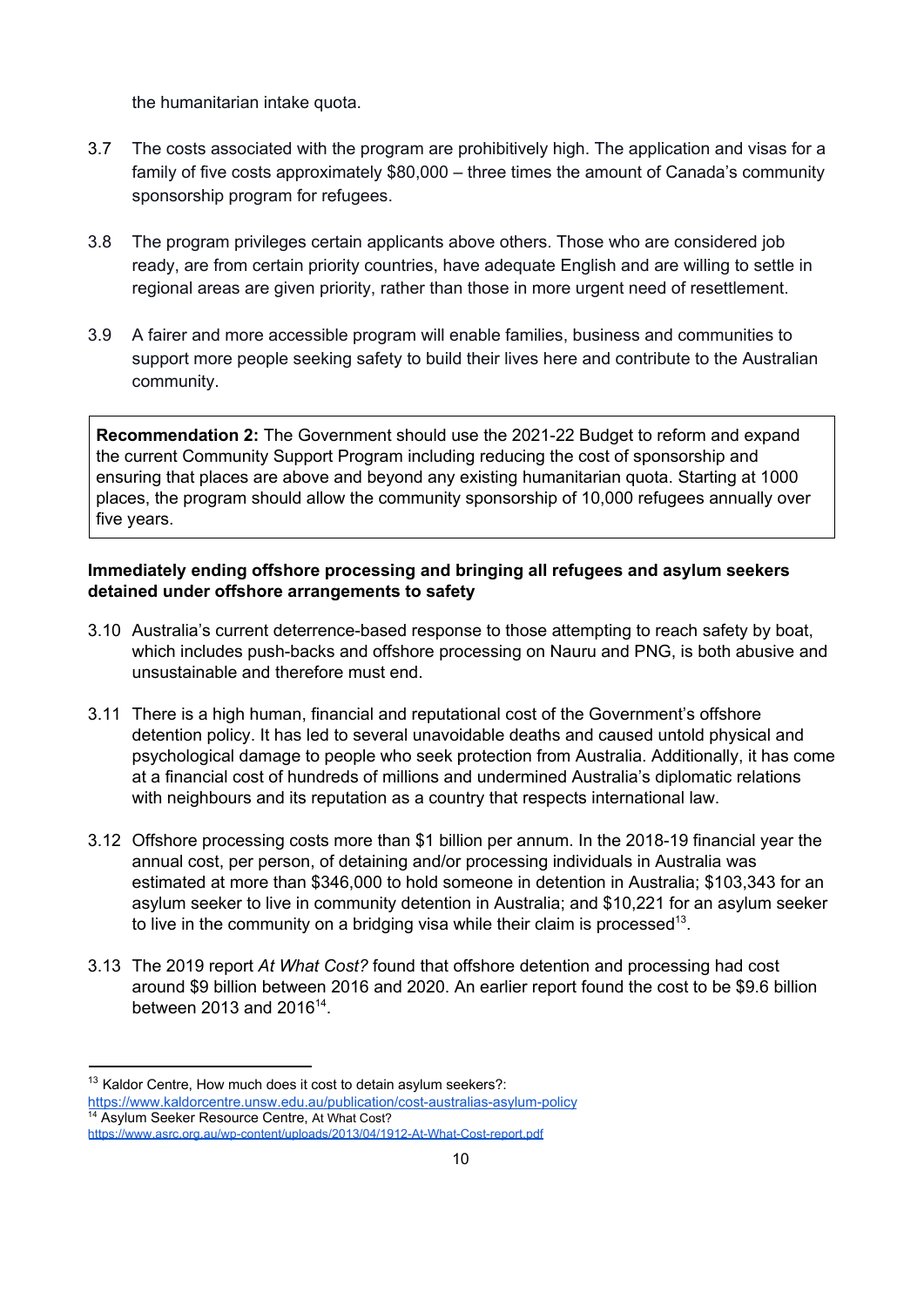- 3.14 The Government allocated \$1.19 billion to its offshore processing arrangements in the 2020-21 Budget, an increase of 23% on the actual expenditure in 2019-20.
- 3.15 The Department of Home Affairs confirmed in October 2020 that there are 145 people still in PNG and 146 on Nauru. As of November 2020, there were 1518 people in immigration detention facilities - 1289 in immigration detention onshore, including immigration detention centres, immigration transit accommodation and alternative places of detention, and 229 in immigration detention on Christmas Island. A further 560 people were living in the community after being approved for a residence determination<sup>15</sup>.

**Recommendation 3:** The Government should close down the offshore processing operations and bring all asylum seekers and refugees on Nauru and in Papua New Guinea and those held in detention in Australia under offshore arrangements to safety. It must end the mandatory and indefinite detention of people waiting for their asylum claims to be assessed and have their claims evaluated in a timely and fair manner.

3.16 Rather than spending billions of dollars damaging Australia's international reputation, and harming the rights of refugees and asylum seekers, Australia should adopt a humanitarian approach focused on the root causes of human displacement, rather than the current punitive policy and practice approach. A protection-based whole of government approach that works to more effectively engage the Asia-Pacific region on issues relating to protection and safety would be more sustainable and far less expensive in terms of human, economic and reputational cost. The Australian Government should accept the long-standing New Zealand offer, sooner rather than later. Since 2013, New Zealand has offered to resettle 150 refugees from Nauru and PNG every year. The offer was renewed by Prime Minister Jacinda Ardern after the 2017 elections. In 2018, the New Zealand government made the offer directly to Nauru, bypassing Australia. However, neither Nauru nor Australia has since been able to accept the offer. Labor has repeatedly called on the Government to accept the New Zealand offer.

<span id="page-10-0"></span>**Recommendation 4:** The government should accept the New Zealand offer to resettle refugees as soon as possible.

<sup>&</sup>lt;sup>15</sup> Department of Home Affairs, Immigration detention statistics:

[https://www.homeaffairs.gov.au/research-and-statistics/statistics/visa-statistics/live/immigration-d](https://www.homeaffairs.gov.au/research-and-statistics/statistics/visa-statistics/live/immigration-detention)[etention](https://www.homeaffairs.gov.au/research-and-statistics/statistics/visa-statistics/live/immigration-detention)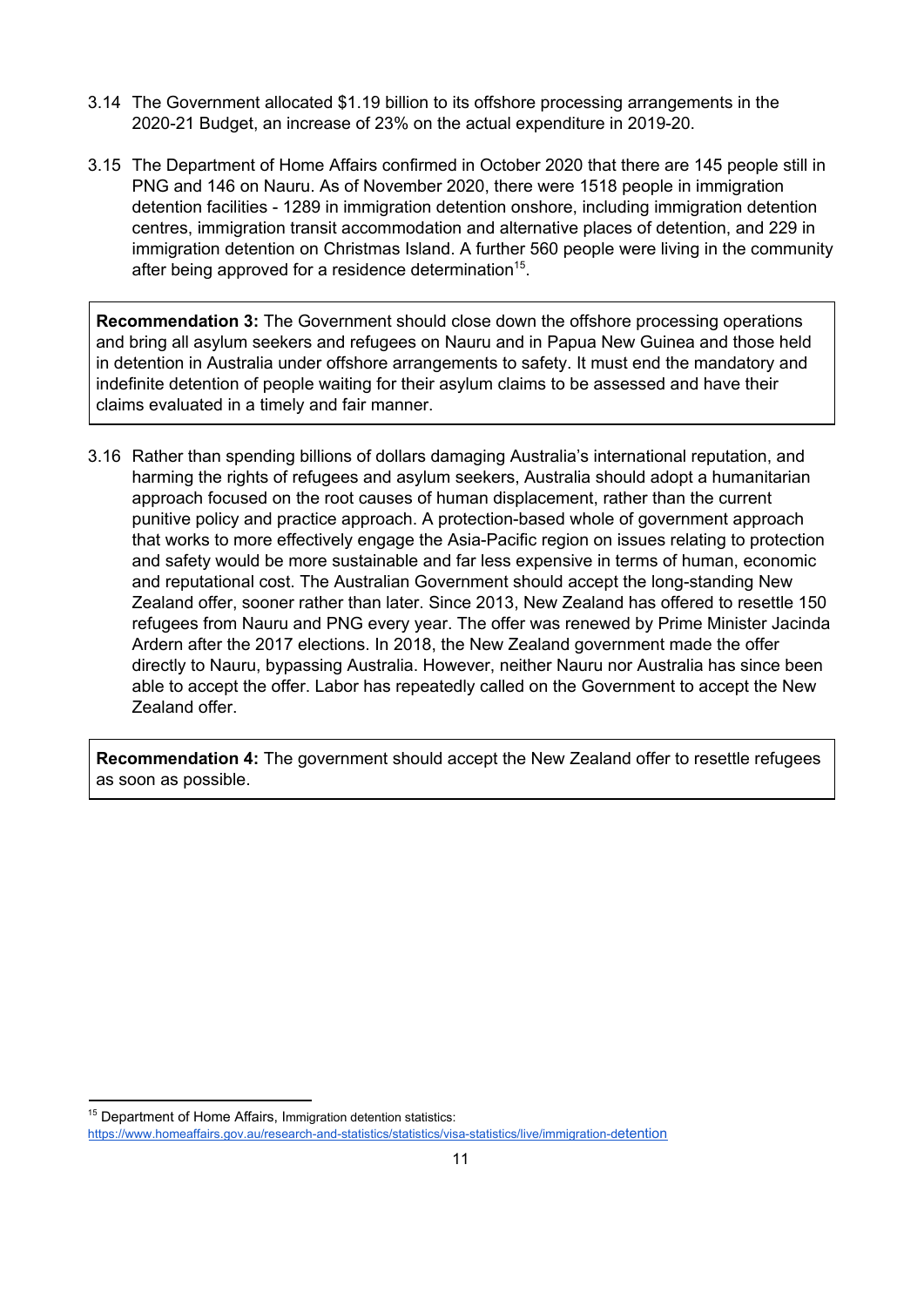# <span id="page-11-0"></span>**4. Overrepresentation of Indigenous young people in the youth justice system**

#### <span id="page-11-1"></span>**A National Justice Reinvestment Body**

- 4.1 A justice reinvestment approach to criminal justice reform involves a redirection of money from prisons to fund and rebuild human resources and physical infrastructure in areas most affected by high levels of incarceration.<sup>16</sup> Justice reinvestment calculates savings as a result of reducing contact with the justice system and avoiding prison expansions by investing in front-end, long term community development instead. These savings are diverted and reinvested into communities to support them to thrive.
- 4.2 Justice reinvestment has been supported on economic grounds, in that it provides a means for redirecting public money from imprisonment to strengthening individual and community capacity. Incarceration is expensive: the annual cost per prisoner of providing corrective services in 2019–20 was more than \$110,000, and the total justice system costs of Aboriginal and Torres Strait Islander incarceration in 2019 were more than \$4 billion.
- 4.3 New South Wales, Queensland and Western Australia have funded justice reinvestment trials. The Maranguka Justice Reinvestment program in Bourke, New South Wales, reported a 23% reduction in police recorded incidence of domestic violence and comparable drops in rates of reoffending, a 31% increase in year 12 student retention rates and a 38% reduction in charges across the top five juvenile offence categories, and a 14% reduction in bail breaches and 42% reduction in days spent in custody.<sup>17</sup>
- 4.4 Federal, State and Territory governments have committed to reducing the overrepresentation of Indigenous young people in the youth justice system by setting a target in the Closing the Gap targets. To meet this target, the justice reinvestment model - as a community-led and evidence-based solution that addresses the root causes of offending - must be adopted.
- 4.5 To best roll-out justice reinvestment projects across the country, a national justice reinvestment body is needed. Its function would be to: coordinates and supports community-led justice reinvestment initiatives across Australia, conduct research and data analysis of trial programs and provides accessible data for local justice reinvestment initiatives to utilise, provides technical expertise and best practice advice to justice reinvestment trial site programs and initiatives, and maintains a publicly accessible database of evidence-based justice reinvestment strategies.
- 4.6 A national justice reinvestment body would include Aboriginal leadership and expertise at all levels.

<sup>&</sup>lt;sup>16</sup> Susan B Tucker and Eric Cador, 'Justice Reinvestment' (Ideas for an Open Society 3(3), Open Society Institute, 2003) <sup>17</sup> Just Reinvest NSW, 'KPMG Report shows changes in Bourke had economic impact of \$3.1m in 2017 & \$7m additional over 5 years':<https://www.justreinvest.org.au/>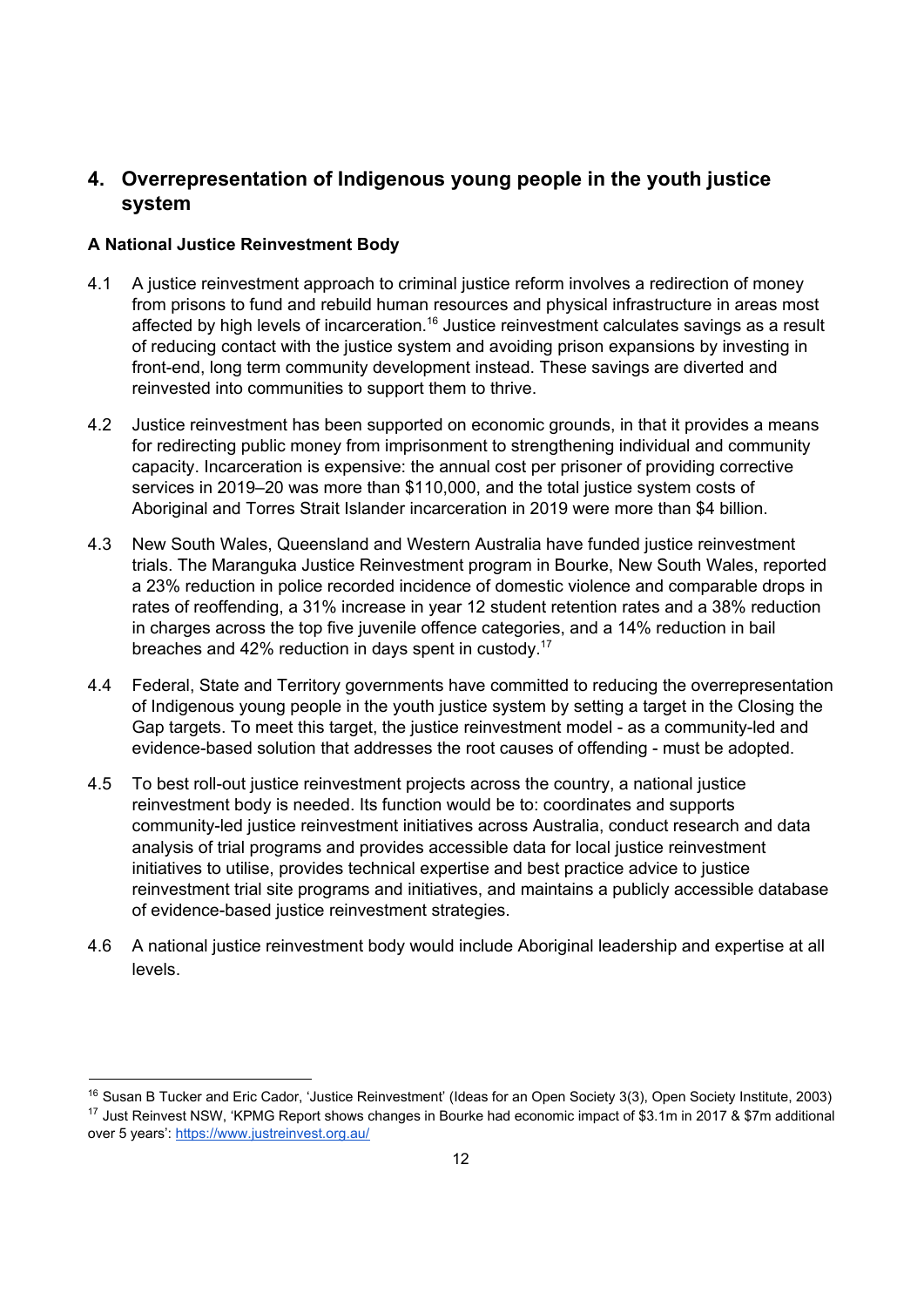- 4.7 The establishment of a national Justice reinvestment Body was a key recommendation of the Australian law Reform Commission's 2017 report *Pathways to Justice - An Inquiry into the Rates of Incarceration of Aboriginal and Torres Strait Islander Peoples.* 18
- 4.8 The Justice Reinvestment Network Australia has estimated that a National Justice Reinvestment Body would need at least \$7.58m budgeted over four years to be able to establish new sites and support existing ones.

**Recommendation 5:** The Government must work with Justice Reinvestment Network Australia and Indigenous-led organisations to design a national justice reinvestment body, and fund it for at least four years.

- 4.9 More justice reinvestment sites are needed across the country. States and territories are slowly coming on board with the concept and committing funds, but this must happen faster. The federal government can set the states and territories in the right direction by leading with funding.
- 4.10 The Justice Reinvestment Network Australia uses the following assumptions for costing sites: \$1m per site per annum to provide sufficient resources for the functions outlined above, and to establish a clear basis for site funding in locations with varying circumstances (including remoteness, population, existing capacity/support, and availability of other funding sources), and \$500,000 - \$800,000 per annum in establishment funds to support the development of two new sites per year.

|                        | 2020-21 | 2021-22 | 2022-23 | 2023-24 | <b>Total</b> |
|------------------------|---------|---------|---------|---------|--------------|
| <b>Existing sites</b>  | 7.0     | 9.0     | 11.0    | 13.0    | 40.0         |
| Establishment<br>funds | 1.5     | 1.5     | 1.5     | 1.5     | 6            |
| Total                  | 8.5     | 10.5    | 12.5    | 14.5    | 46           |

#### **Figure 1: Proposed budget (\$m)**

**Recommendation 6:** The Government must commit at least \$46m to work with Justice Reinvestment Network Australia and Indigenous-led organisations to develop new justice reinvestment sites where needed, and to support existing sites.

<sup>&</sup>lt;sup>18</sup> Australian Law Reform Commission (ALRC) (2017) Pathways to Justice-An Inquiry into the Incarceration rate of Aboriginal and Torres Strait Islander Peoples: Final Report, No. 133, Canberra, p. 13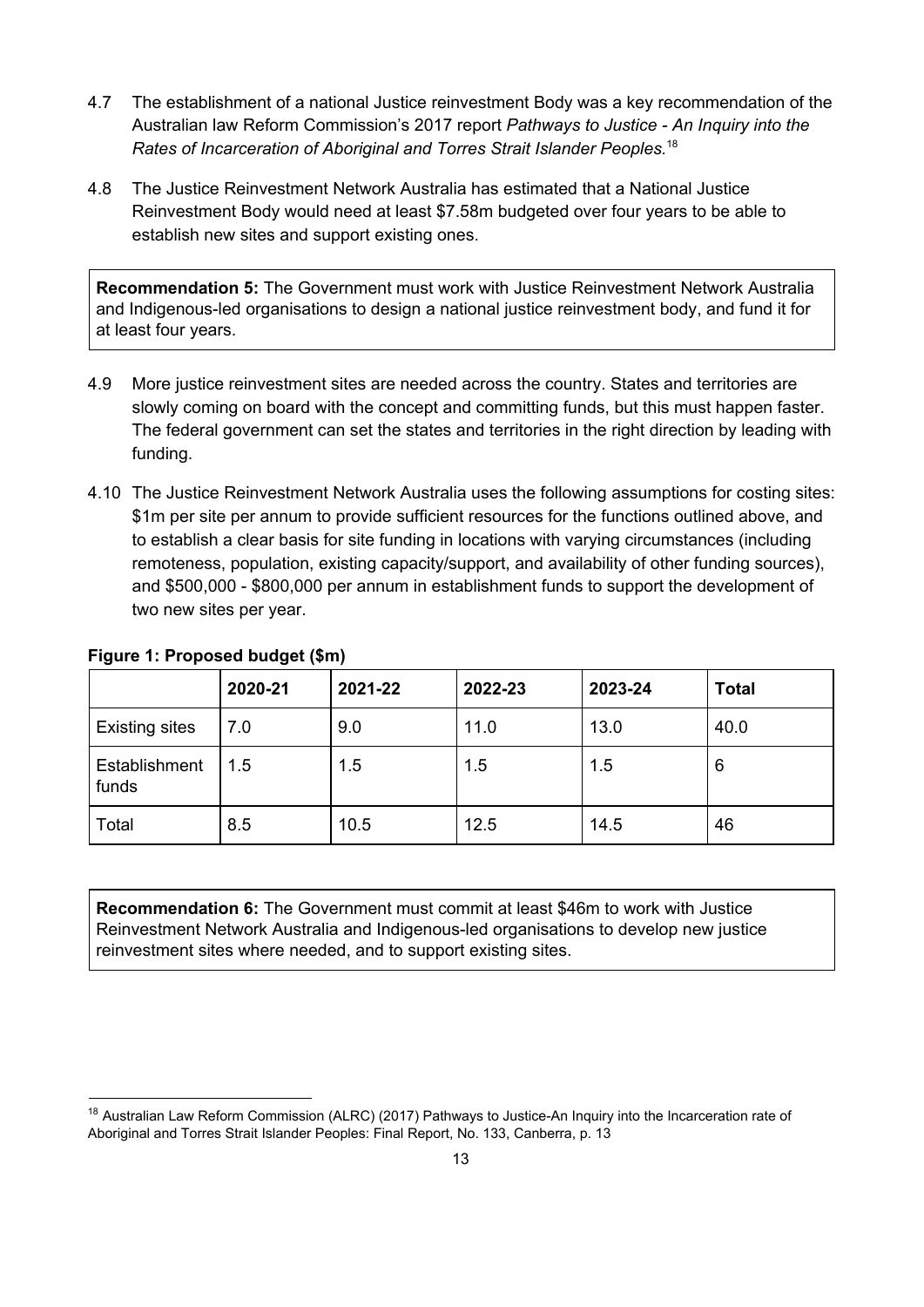#### <span id="page-13-0"></span>**Meeting the Closing the Gap targets**

- 4.11 Justice is a Priority Reform One issue under the new National Agreement on Closing the Gap. However, no new Commonwealth funding has been committed to it.
- 4.12 Governments have committed to establishing a joined up approach to five policy priority areas, including justice, by 2022. This is an opportunity to improve outcomes under the National Agreement and for the Commonwealth to show leadership and bolster the work of states and territories.
- 4.13 The National Agreement contains justice targets to: reduce the rate of Aboriginal and Torres Strait Islander adults held in incarceration by at least 15 per cent by 2031; and reduce the rate of Aboriginal and Torres Strait Islander young people (10-17 years) in detention by at least 30 per cent by 2031.

**Recommendation 7:** The Government must commit new funding towards the National Agreement on Closing the Gap targets regarding the incarceration of Aboriginal and Torres Strait Islander adults and young people.

4.14 Under the National Agreement, governments have committed to meet the family violence target to reduce the rate of all forms of family violence and abuse against Aboriginal and Torres Strait Islander women and children by at least 50% by 2031. To meet this target, substantial investment is required in holistic, culturally safe, wrap-around service delivery models, early intervention and prevention programs and Aboriginal and Torres Strait Islander community led solutions.

**Recommendation 8:** The Government must commit new funding towards the National Agreement on Closing the Gap targets regarding family violence and abuse against Aboriginal and Torres Strait Islander women and children.

4.15 The National Agreement identifies the purpose of this reform setting process as to: a. drive Aboriginal and Torres Strait Islander community-led outcomes on Closing the Gap b. enable Aboriginal and Torres Strait Islander representatives, communities and organisations to negotiate and implement agreements with governments to implement all Priority Reforms and policy specific and place-based strategies to support Closing the Gap c. support additional community-led development initiatives

d. bring together all government parties, together with Aboriginal and Torres Strait Islander people, organisations and communities to the collective task of Closing the Gap.

4.16 For these purposes to be fulfilled, national peak organisations will require additional funding to carry out community consultation, engagement and development work.